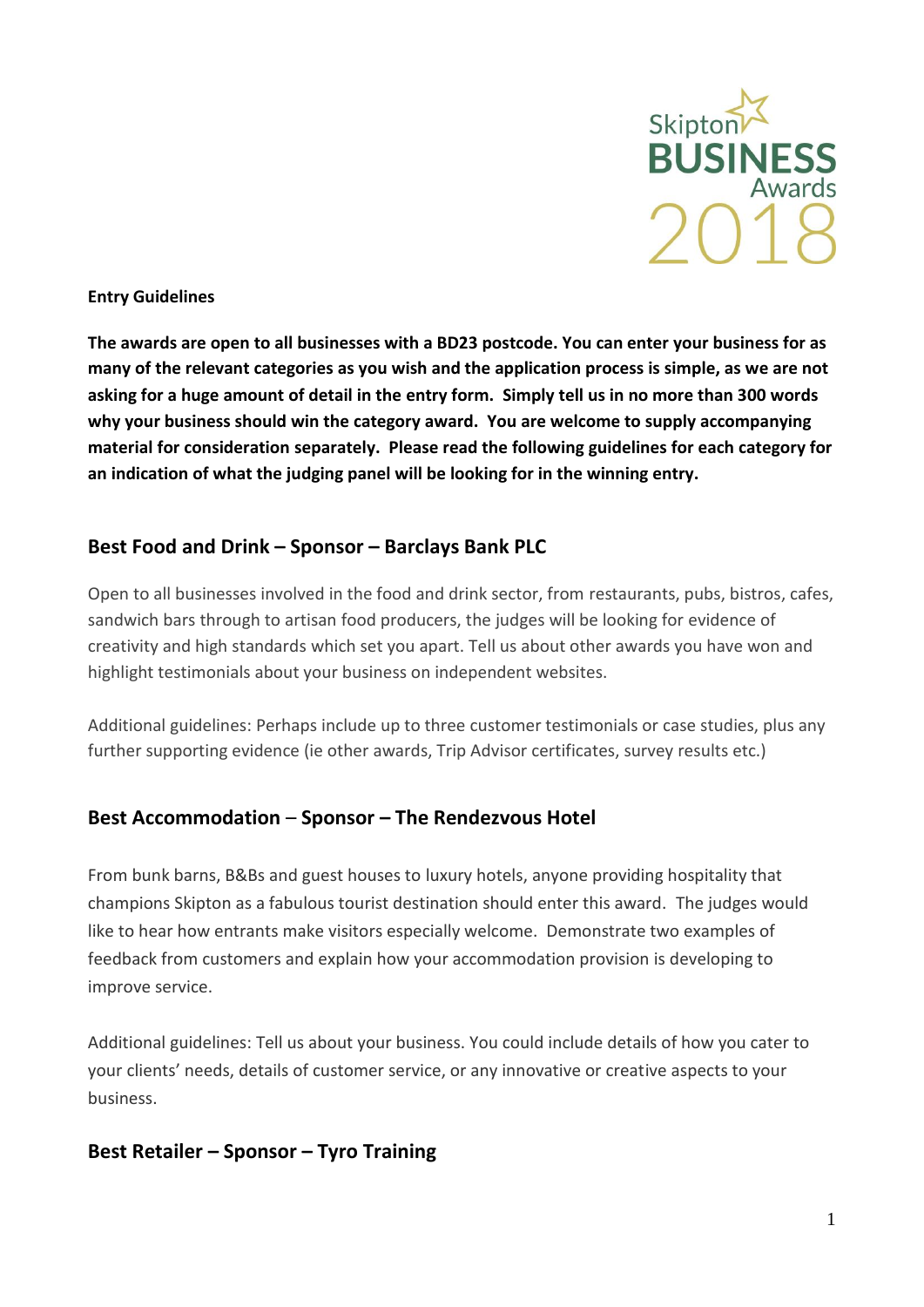The judging criteria will consider the contribution your business makes to Skipton aesthetically and economically for residents and visitors alike. Does your business stop locals having to travel elsewhere to shop? Are you bringing income to Skipton by selling online to customers outside the town whilst you buy from local suppliers? Customer and staff engagement and retention will also be a focus of the judging.

Additional guidelines: Tell us about your business. You could include details of how you identified the need for the business, how you cater to your customers' needs, how long the business has been in operation.

#### **Best Customer Service – Sponsor – Bizzie Lizzie's**

Explain how your business offers outstanding customer service provision and include two testimonials to support your entry. What do you offer that's over and above your competitors level of service?

Additional guidelines: Tell us about how your business delivers good customer service. You could include details of how you cater to your clients' needs, how you manage and measure customer service. Or anything you do that goes above and beyond your competitors.

### **Best Fitness, Health & Beauty Business – Sponsor – Aspire Magazine**

This award is open to all businesses involved in providing health, beauty and fitness products and services. Judging will consider the overall image of the business; the feedback from clients and customers and the focus on growth and development.

Additional guidelines: Tell us about growth and sustainability of your business. For example are you a stable or growing company? Include details of any marketing or how you attract new customers.

## **Best Manufacturer/Engineering Business – Sponsor – Windle & Bowker**

Our panel of judges will be looking for an outstanding company that can demonstrate a record of success, innovation and growth, together with future growth potential. A company that values its staff by offering training and development and a company that has a unique selling point and manages to stay ahead of its competitors.

Additional guidelines: Tell us about growth and sustainability of your business. For example are you a stable or growing company? You could include details of any marketing or how you attract new clients, how you look after and train staff etc.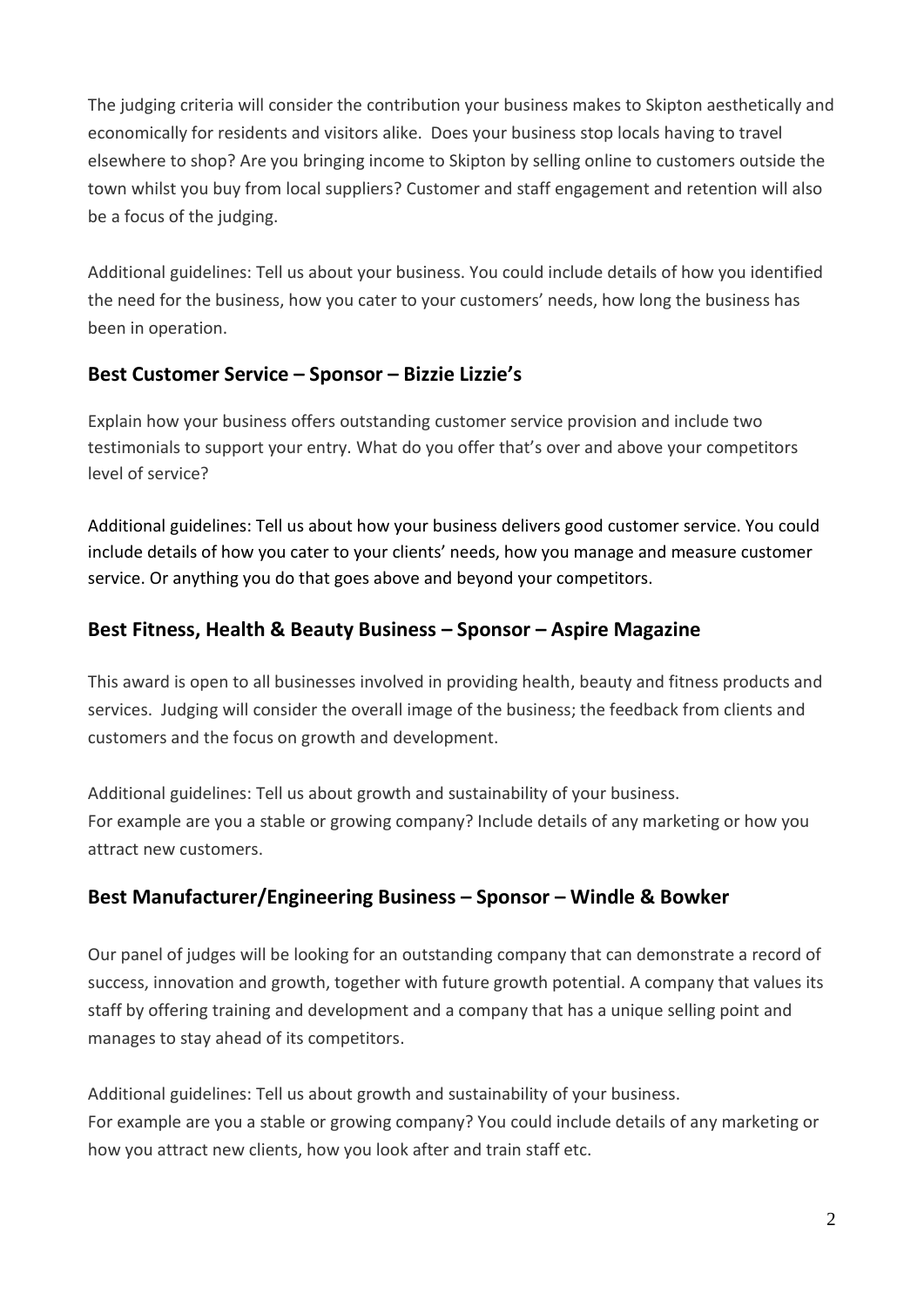### **Best Apprentice/Trainee Business – Sponsor – Spear Travels**

This award is open to all employers who employ an apprentice/trainee. The award will recognise the outstanding achievements of the employee. Judging criteria will look at key achievements and contributions made by the person nominated, what initiative has been shown to help improve processes and quality, what value has been added to the business and what personal achievements the employee/trainee has gained whilst in your employment.

### **Best Professional/Financial Services Business – Sponsor – Shepherd Partnership**

Entrants will need to be able to demonstrate excellence in business management under-pinned by a strong financial performance. You should outline how you have shown excellence in your specific sector and how your business has planned for future growth. Your entry should include turnover figures for the last 3 years and statistics to support any claims you make, testimonials (up to 3 short testimonials), and details of any new and or innovative services introduced in the last 12 months.

#### **Best Market Stall – Sponsor – Skipton Market**

All stall traders who hold a full Consent to Trade Agreement for Skipton Market are eligible to enter this category. Judging will look at presentation of the stall, customer service, feedback from the Ambassadors regarding cleanliness, and reliability of attendance.

#### **Best Leisure and Tourism Business – Sponsor – The Mill Shop**

This award is open to any business that actively promotes entertainment or leisure activities. The award will be presented to the business that can demonstrate to the judges how they achieve and maintain quality provision of facilities for visitors and how the business continually enhances the service offering.

#### **Best Business Supplier/Wholesaler – Sponsor – Bluefin Insurance Services**

Open to businesses which specialise in supplying businesses. The award will be presented to the company which best demonstrates this. If long-established, how has the business had to adapt to sustain and grow – what changes have been made to incorporate modern technology; is the businesses reach global or locally based and specialist?